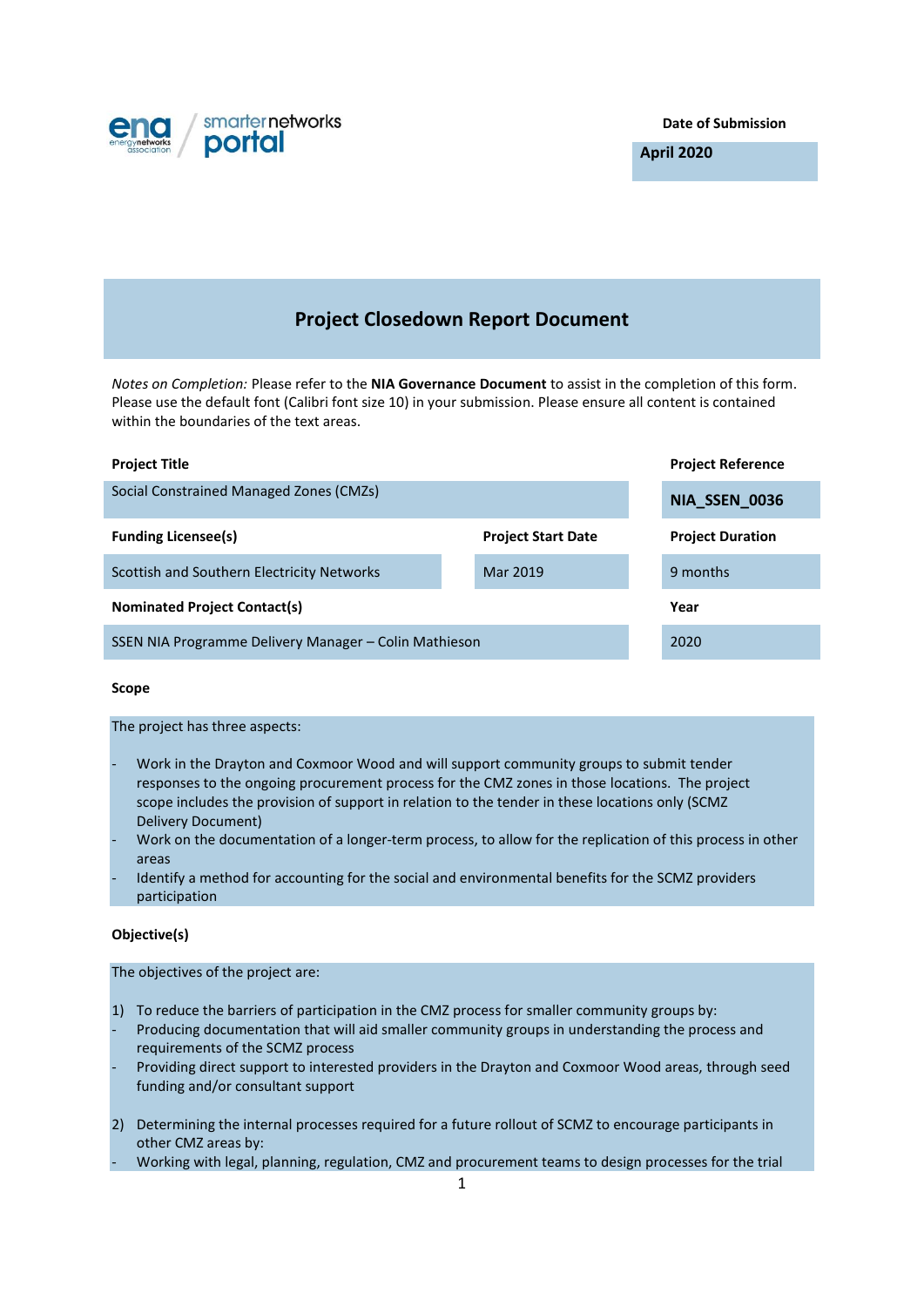which pass approval from all these internal teams

- Gain approval for use of these processes for BAU applications
- 3) Determine a method for calculating the social and environmental benefits of SCMZ provider participation to include in network planning decisions in future by:
- Working with BEIS and Ofgem on calculations and approval

## **Success Criteria**

The project will be deemed successful if:

- 1) SCMZ Providers are passed to the CMZ team to take part in a BAU process
- 2) The SCMZ processes are approved to be rolled out across other CMZ areas
- 3) A method for calculating the social and environmental benefits of SCMZ participation is developed and approved

### **Performance Compared to the Original Project Aims, Objectives and Success Criteria**

The project delivery against the success criteria is as follows;

1) SCMZ Providers are passed to the CMZ Team to take part in a BAU process

The project successfully engaged with a number of stakeholders who previously had no opportunity to engage with the flexibility markets. It paired community groups with technology providers and allowed community groups to share experiences and project ideas. Initially documentation and a video were produced to explain the project, the requirement for flexibility and the methods which could be used by smaller organisations to participate in the flexibility markets – including information about different technologies.

One full tender response was received and passed to the Constraint Managed Zone (CMZ) Team, to assess the practicalities associated with the proposed tender and evaluate if it is suitable to be progressed forwards into a Business as Usual (BAU) solution. The result of their application is pending a decision at present.

2) The SCMZ processes are approved to be rolled out across other CMZ areas

This was successfully achieved by engaging with various business departments to develop contracts and processes that worked for SSEN, as well as community groups, with regards to rolling out SCMZ in locations that require marginal electrical energy flexibility schemes. This has laid a path for future rollouts of flexibility tendering, in terms of having approved contract wording and procurement scoring methodologies for tenders. The learning is being shared at wider network stakeholder groups such as the Energy Networks Association (ENA).

The project's SCMZ process document produced by Navigant (project partner) has documented this process to ease integration across other DNOs.

3) A method for calculating the social and environmental benefits of SCMZ participation is developed and approved

A method for calculating the social and environmental benefits for SCMZ participants was investigated but not fully achieved, as it was identified that a number of factors influence the outcome. Further development and acceptance testing is required in future flexibility rollouts, to enable an appropriate method for calculating SCMZ benefits.

The project also produced an SCMZ supplier manual with National Energy Action (NEA) providing an indication of the load-reductions that SCMZ providers might expect to achieve from different technologies and to resultantly ease future customer Cost Benefit Analysis (CBA) in flexibility markets.

Details of how the Project is investigating/solving the issue described in the NIA Project Registration Pro-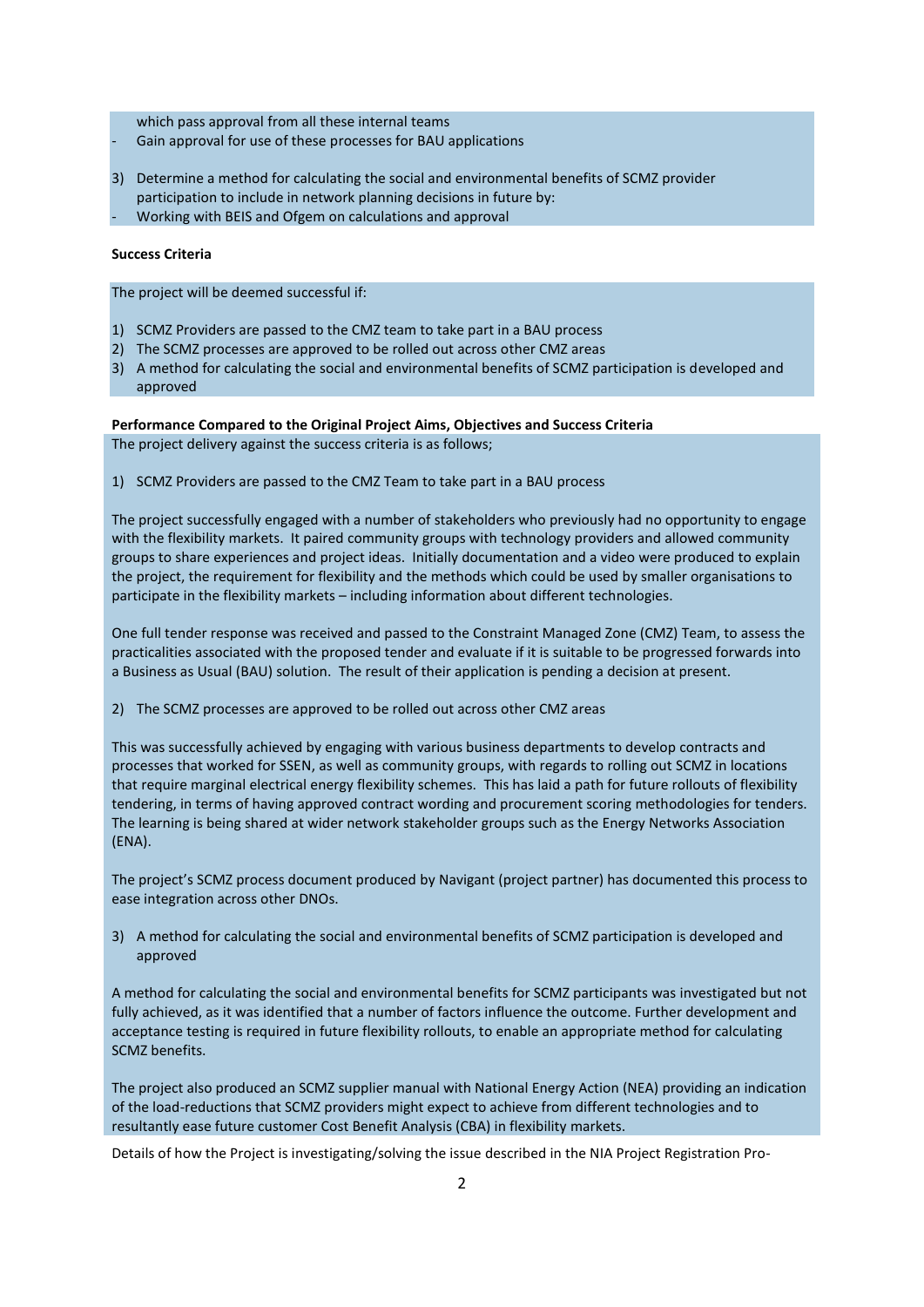forma. Details of how the Project is performing/performed relative to its aims, objectives and success criteria.

#### **Required Modifications to the Planned Approach During the Course of the Project**

After the launch event, the feedback from community organisations and technology providers voiced strongly that more time was required to form and submit proposals for the project, and more support was required from SSEN and the project team during this time. As a result of this feedback, a project extension Change Request was submitted. A revised timescale, extending the project by 3 months, allowed for extended time at each stage of the procurement process.

The Network Licensee should state any changes to its planned methodology and describe why the planned approach proved to be inappropriate.

#### **Lessons Learnt for Future Projects**

There are several lessons to be considered for future projects and deployments of flexibility in the electricity networks, they are as follows:

- During the tender process, several community groups required additional support to register on the procurement platform (Achilles). In future, procurement logistics support should be available for small scale organisations to allow for equal access to the flexibility markets.
- The SCMZ funding allocation was complex due to the nature of network investment calculations. It should be considered how to best represent this in the easiest manner for all stakeholders.
- The launch event feedback highlighted that there was a level of assumed knowledge in the presentation material. In future, it was recommended that a 'pre event' or 'pre event pack' should be available for those with limited interaction with the electricity network. To remedy this in the SCMZ project, several one to one follow up sessions were held and 'drop in' sessions for each of the zones for further contact and time with the project team.
- Feedback gathered by the consultant support provider highlighted the main reason for not submitting a tender response was the level of funding available: i.e. the contract value was too low to consider. This should be taken into consideration for future flexibility projects.
- Due to the nature of the DSO world moving quickly, it is important to keep regular communication with the ENA Open Networks (ON) projects to understand and build upon the industries growing knowledge base around DSO/flexibility markets both within SSEN and across GB DNOs. SSEN will achieve this through its designated leads on specific ON work-streams

The work during the project was effective in widening the knowledge, awareness and engagement in flexibility markets and should be seen as a stepping stone in the transition to DSO.

Recommendations on how the learning from the Project could be exploited further. This may include recommendations on what form of trialling will be required to move the Method to the next TRL. The Network Licensee should also state if the Project discovered significant problems with the trialled Methods. The Network Licensee should comment on the likelihood that the Method will be deployed on a large scale in future. The Network Licensee should discuss the effectiveness of any Research, Development or Demonstration undertaken.

## **The Outcomes of the Project**

Positively the project demonstrated that community groups and small businesses are engaged and supportive towards seeking out opportunities of changing their electrical usage patterns in a way that is beneficial to networks. Community meetings were mostly well attended and interest continued with up-take of a small seed-funding grant to explore their ideas further. Although several participants were unable to submit full tenders, engagement with them has remained positive, and feedback on the market structure and tender